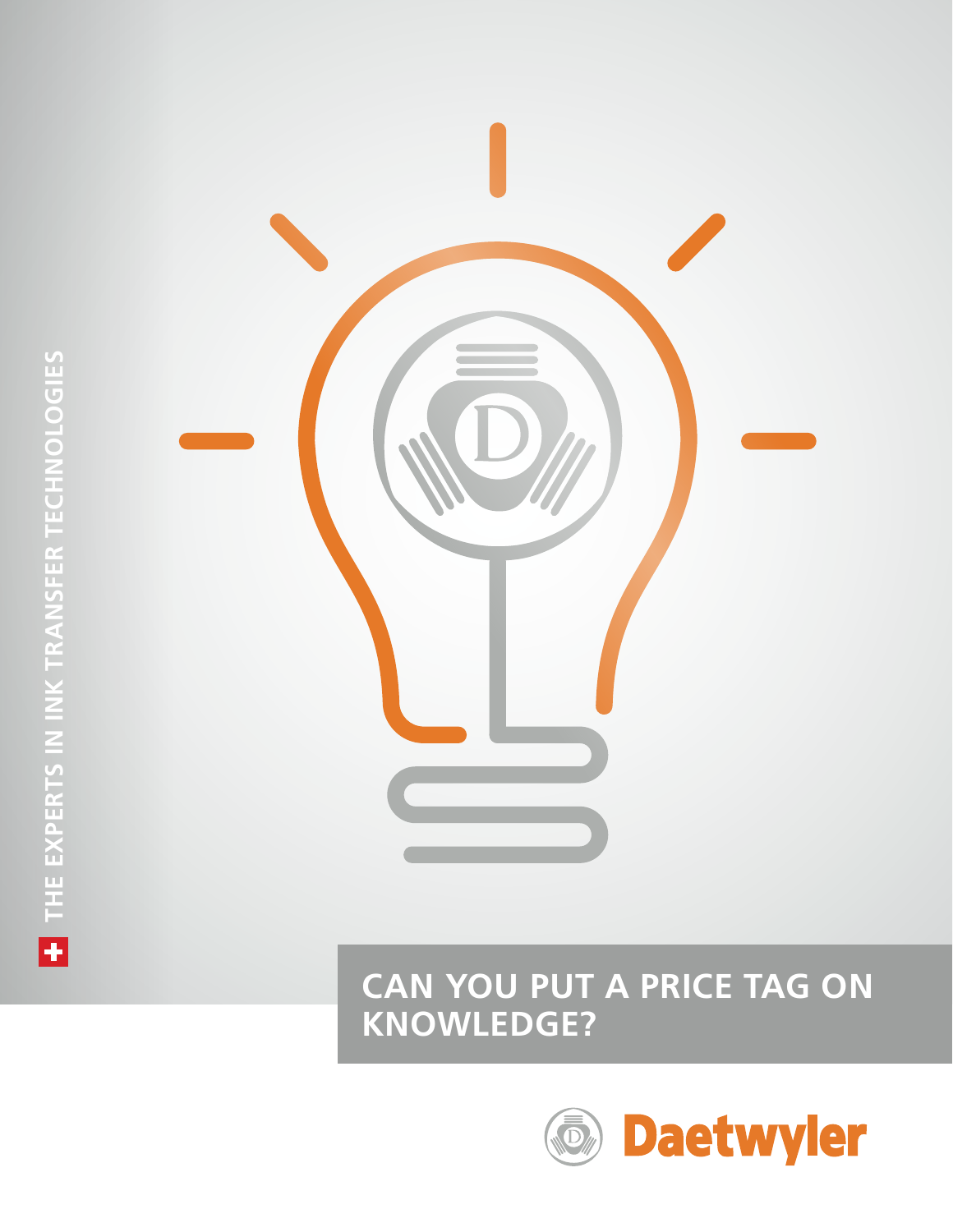# **DAETWYLER FINDS A NEARLY \$1 MILLION SAVINGS**



#### Sandon Sleeve Competitor Sleeve (exposed ends)

### **THE NEED**:

All of the damaged anilox rollers suffered from the same problem: Damaged Ends



- Unprotected ends allowed caustic cleaning chemicals to penetrate the roller interior over time.
- These chemical residues caused fractures and splintering between the layers of the anilox.



- As tiny fractures grow, small fragments of the anilox chip off the surface.
- Chipped fragments typically end up getting picked up during the inking process, then get stuck on the edges of doctor blades.
- The hard, sharp chipped piece gets pressed against the anilox, causing scoring.



**Severe Score Lines** 

**THE CLIENT:**

A large corporate printing company had to spend \$400,000 to replace multiple anilox rollers in the same year, and downtime for the switchover was adding up to nearly \$1 million in lost business and equipment.

The client's press team believed the deep scoring issues they were having were due to doctor blade defects or design, and asked Daetwyler to examine the issue.

• Doctor blades are also damaged by the hardened chipped pieces, creating problems with inconsistent lay down as well as ink leakage near the end seals.



Damage to doctor blade from ceramic particles



Damage to doctor blades from chipped ends

Besides the equipment damage listed above, the entire operational process becomes messier as leaking ink "slings" onto the web, and causes huge clean-up issues with every run. Even when chips are found and removed, blade and anilox damage still result in poor print quality and continued leaking until components are replaced. That kind of waste and downtime simply isn't acceptable.

#### **THE ANSWER:**

# **Sandon Global Anilox with End Protection + Non-Chemical Cleaning**

While Daetwyler could have easily helped replace all the damaged anilox rollers, our main goal was to make sure the client wouldn't have to repeat this process outside of normal useful equipment lifespan. That meant delivering a proposal that would help avoid future damage.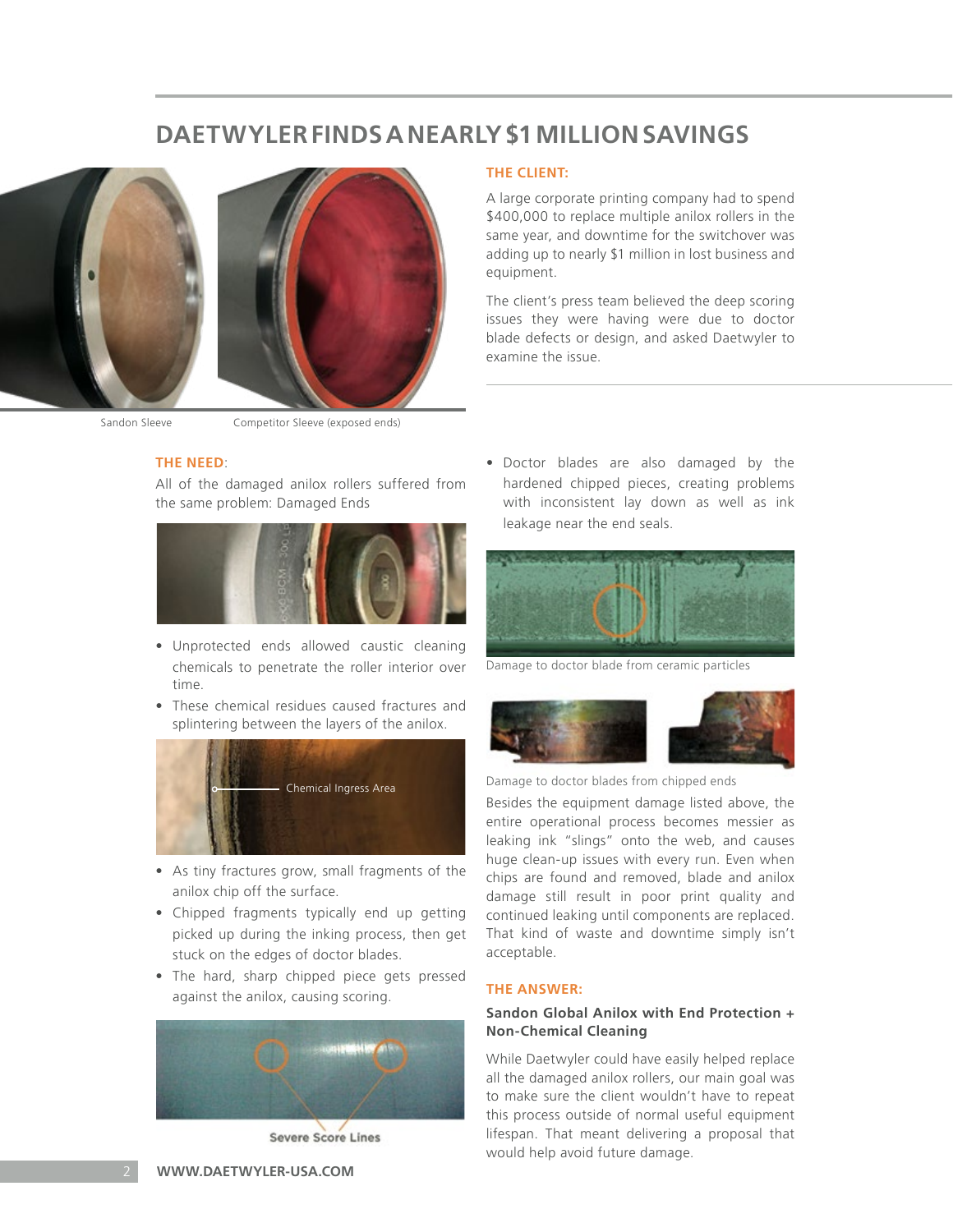



Anicam HD

• Sandon Global anilox rollers have bonded acrylic seals on the ends as well as solid, threaded end rings to minimize exposure of anilox ends and keep out caustic chemicals. The radius edge design also helps avoid chipping and similar damage.



Sandon Sleeve

- LaserClean is a chemical-free process that thoroughly removes inks, adhesives, and other residues, without exposure to liquids that could penetrate anilox ends.
- AniCAM HD is a microscopic hand-held tool that can identify potential end damage before chips start occurring, and can also identify even tiny score marks that may be impacting print quality.
- Filtration on the ink system can remove foreign particles before they get trapped against doctor blades or anilox and cause damage.
- An in-person or remote training session can demonstrate proper anilox handling methods to prevent damage from multiple sources.
- Regular anilox audits and quality checks can catch anilox problems when repairs are still possible, rather than waiting for catastrophic failures.

#### **CONCLUSION:**

LaserClean

It is incredibly common to think one issue is the source of all print quality challenges. The truth is that it's almost always several factors that come together to create a "perfect storm" type situation.

While improper doctor blade set-up is known to cause anilox scoring, it may not be the only issue, or root cause. Anilox end damage is actually one of the most common causes for anilox replacement, and it's also a problem that can be almost entirely avoided with the right cleaning, care, and maintenance procedures in place.



Without Daetwyler's full Analyze, Design, Implement, Measure approach, the client would have spent \$400,000 in new anilox, only to have scoring issues happen again after chemical cleaning caused the exact same damage.

Daetwyler's proposal not only saves another round of replacement cost, but also helps preserve profitability by extending the life of equipment and ensuring peak print performance on every run (and with less mess).